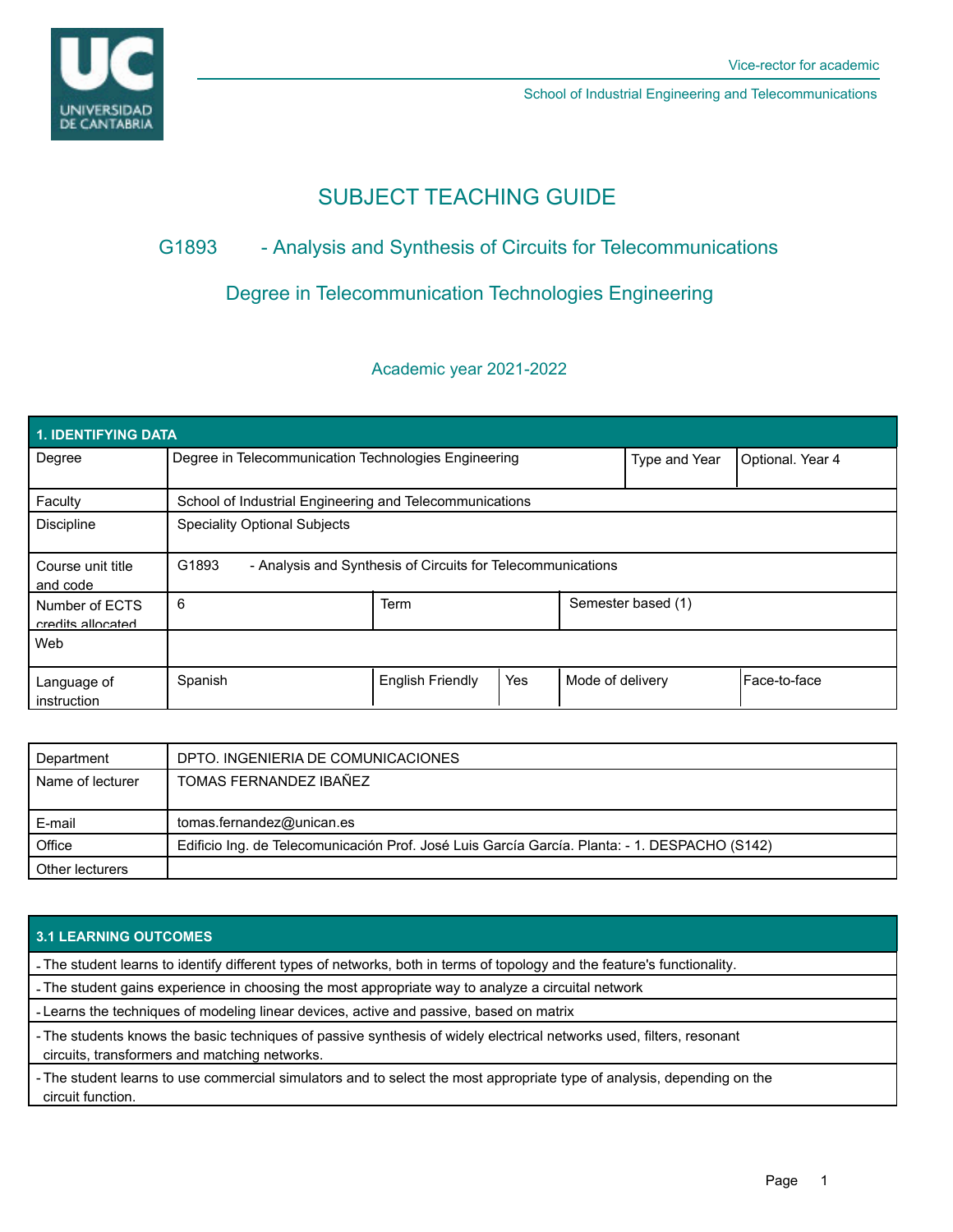

#### School of Industrial Engineering and Telecommunications

#### **4. OBJECTIVES**

The main objective is that the student goes into the design and management of electrical networks that will be very useful to follow and understand electronics Telecommunications. To achieve this goal, the students are provided the techniques and tools of analysis of electronic networks based on the end use to which it is addressed, so that self- sufficiently, the studentacquires the necessary experience not onñu to analyze but also synthesize electronic networks for a specific application.

A parallel objective is that the student understands the basic techniques of analysis of circuit networks used by the vast majority of commercial software packages, so that it can address the design of a circuit for telecommunications using these software tools regardless of the company that provide the same.

#### **6. COURSE ORGANIZATION**

**CONTENTS** 

| ł1 | TOPIC I. RLC RESONANT CIRCUITS.<br>Introduction. Series resonant circuits. Characterization: Points of 3 dB power, bandwidth, quality factor. Parallel<br>resonant circuits. Characterization: Points of 3 dB power, bandwidth, quality factor, overcurrent factor. Practical<br>implementations of resonant circuits. Applications. |
|----|--------------------------------------------------------------------------------------------------------------------------------------------------------------------------------------------------------------------------------------------------------------------------------------------------------------------------------------|
|    | TOPIC 2. TRANSFORMERS.<br>Introduction. Ideal Transformer. Physical transformer. Real transformer                                                                                                                                                                                                                                    |
| l2 | TOPIC 3. NETWORKS TWO PORTS: MATRIX REPRESENTATION.<br>Introduction. Matrix X and Y, matrix H and G. transmission. Scatering parameters. Conversion matrices. Two ports<br>networks serial / parallel conexion.                                                                                                                      |
|    | TOPIC 4. MATRIX ELEMENTS SYNTHESIS. MATCHING<br>Introduction. Simple elements. L, PI and T Networks. matching concept. Terms of matching. Gain power definiton.                                                                                                                                                                      |
| 13 | TOPIC 5. FILTERS.                                                                                                                                                                                                                                                                                                                    |
|    | Introduction. Prototype filter. Filter's Mathematical analysis: Butterworth, Chevyshev, Cauer and Bessel. Obtaining<br>elements of the prototype filter. Scaling and frequency scaling impedances                                                                                                                                    |